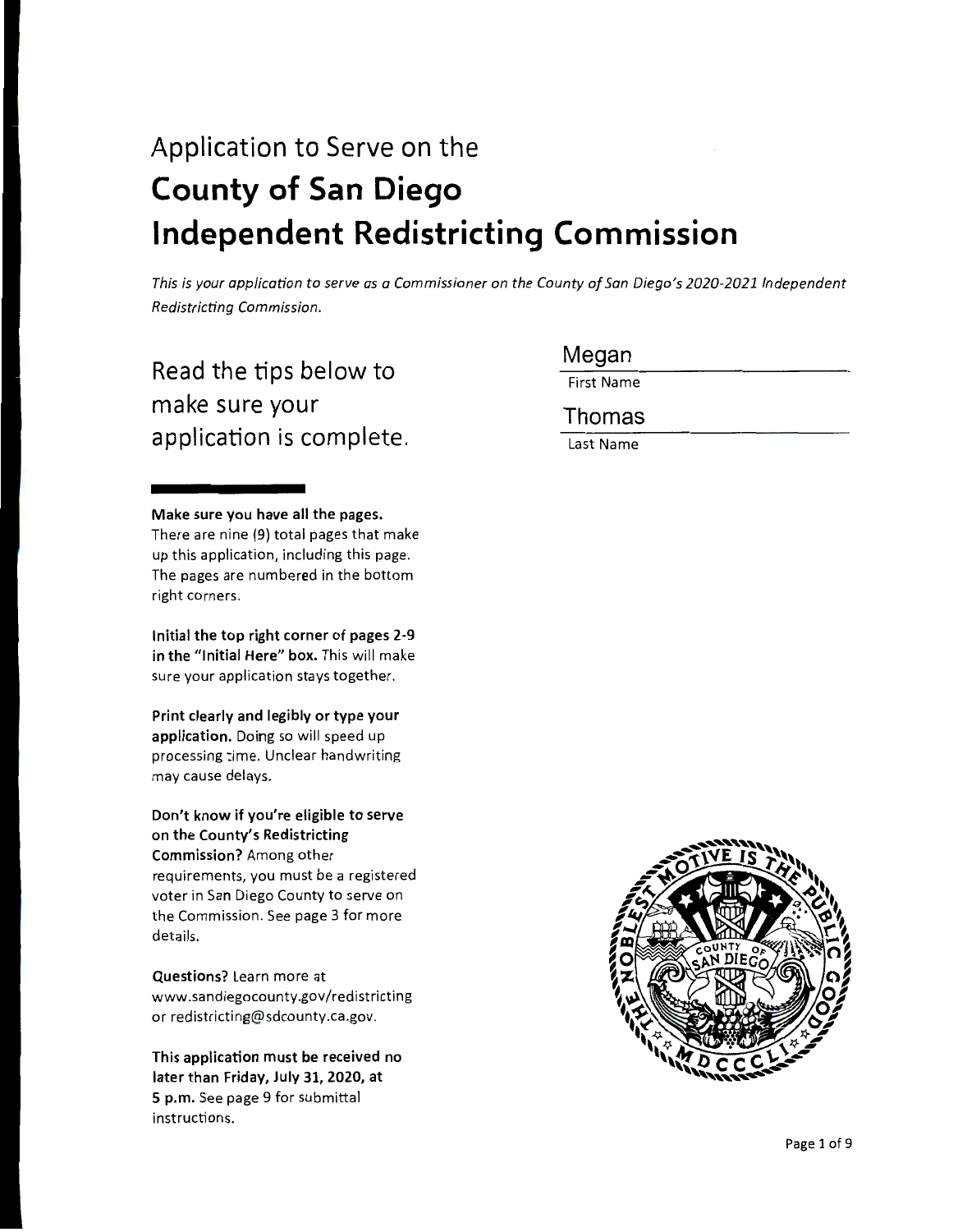### **Application Timeline**

| July 31, 2020                             | Applications must be received by the San Diego County Clerk of the Board<br>of Supervisors no later than 5 p.m.                                                                                   |
|-------------------------------------------|---------------------------------------------------------------------------------------------------------------------------------------------------------------------------------------------------|
| <b>August 26, 2020</b>                    | From the pool of qualified applicants, the Clerk of the Board of Supervisors<br>will post the names of the 60 most qualified applicants. The names will be<br>posted online for at least 30 days. |
| October 13, 2020                          | The Clerk of the Board of Supervisors will conduct a random drawing of<br>the qualified applicants at the Board of Supervisors meeting to select eight<br>Commissioners.                          |
| October 22 and<br><b>November 5, 2020</b> | The selected eight Commissioners will meet to choose the remaining six<br>Commissioners from the remaining pool of qualified applicants.                                                          |

#### **Important Things to Know**

- The questions in this application ensure you are eligible to serve on the Commission.
- Answer the questions to the best of your ability.

#### **A. Tell us About Yourself**

| First Name:            | Megan                                                        | Last Name: |       | Thomas        |  |
|------------------------|--------------------------------------------------------------|------------|-------|---------------|--|
|                        | Address (where you are registered to vote)                   |            |       |               |  |
| <b>Street Address:</b> |                                                              |            |       |               |  |
| City:                  |                                                              |            |       |               |  |
| State:                 |                                                              | Zip Code:  |       |               |  |
|                        | Mailing Address (if different than the address listed above) |            |       |               |  |
| <b>Street Address:</b> |                                                              |            |       |               |  |
| City:                  |                                                              |            |       |               |  |
| State:                 |                                                              | Zip Code:  |       |               |  |
|                        | <b>Contact Information</b>                                   |            |       |               |  |
| Phone 1:               |                                                              |            | Type: | <b>Mobile</b> |  |
| Phone 2:               |                                                              |            | Type: |               |  |
| E-mail:                |                                                              |            |       |               |  |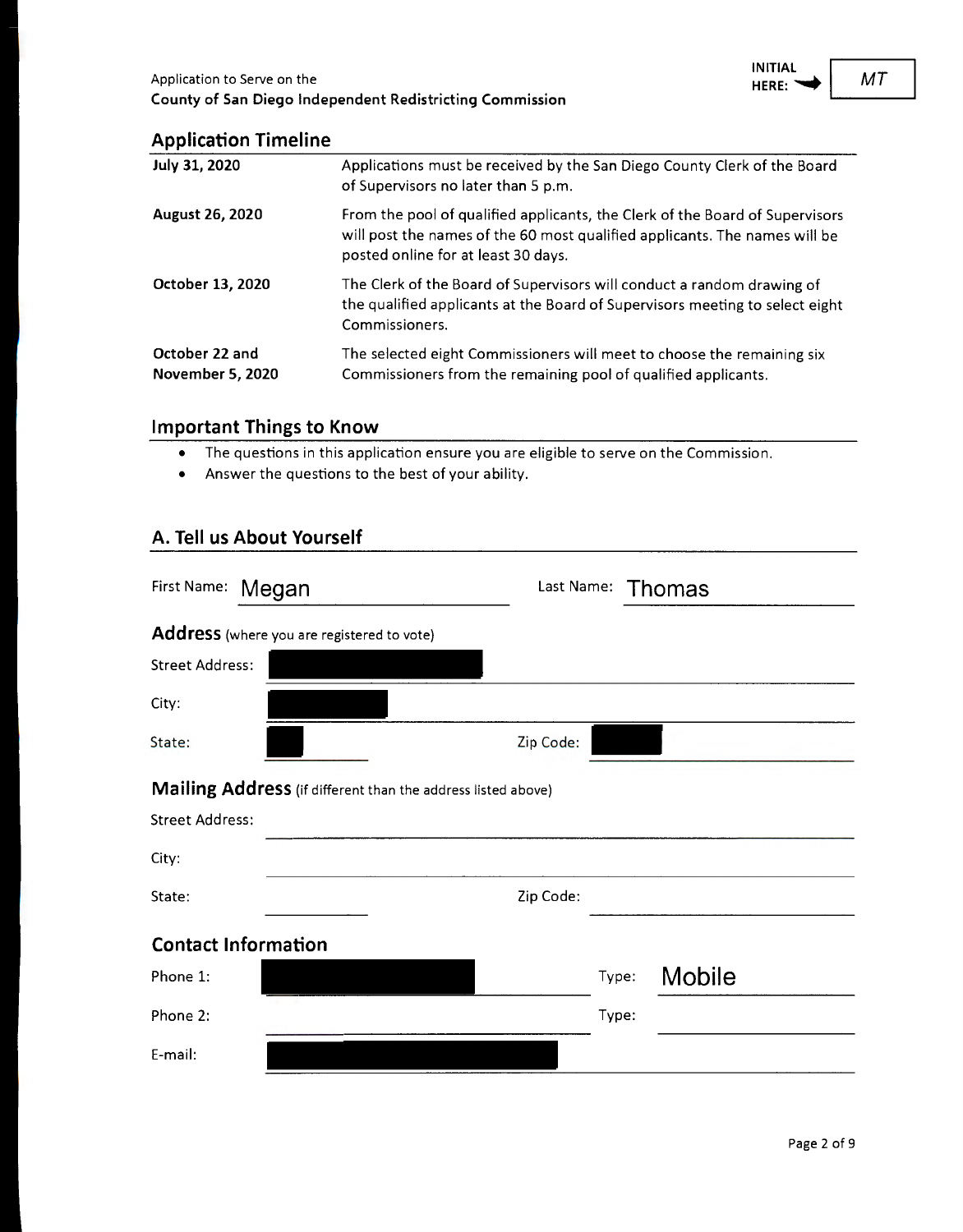#### **B. How This Application Will Be Used**

| I understand the contents of this application may be made available to the public.   | $\boxtimes$ Yes, I |
|--------------------------------------------------------------------------------------|--------------------|
|                                                                                      | understand         |
| I understand that while this application is a public document, my personal e-mail    | $\boxtimes$ Yes. I |
| address, street address, and phone number(s) will be kept confidential to the extent | understand         |
| authorized by law.                                                                   |                    |

#### **C. Questions to Determine Eligibility**

Government Code section 21550 sets forth certain qualifications to serve on this Commission. Please check the appropriate box for each question. Applicants may be asked to verify and update information at various points in the process.

| 1.      | Are you a resident of the County of San Diego?                                                                                                                                                                                                                                                                                 | <b>X</b> Yes    | □ No                                                               |
|---------|--------------------------------------------------------------------------------------------------------------------------------------------------------------------------------------------------------------------------------------------------------------------------------------------------------------------------------|-----------------|--------------------------------------------------------------------|
| 2.      | Which supervisorial district do you live in?<br>If you're not sure, visit www.sandiegocounty.gov, click on "Find My District" under the<br>Board of Supervisors, and enter your address in the top right of the web page.                                                                                                      |                 | $\Box$ 1<br>$\sqsupset$ 2<br>$\Box$ 3<br>$\boxtimes$ 4<br>$\Box$ 5 |
| 3.      | Which political party are you currently registered?                                                                                                                                                                                                                                                                            |                 |                                                                    |
|         | $\Box$ American Independent<br>$\Box$ Democratic<br>$\Box$ Republican<br>$\Box$ Green                                                                                                                                                                                                                                          |                 | $\Box$ Libertarian                                                 |
|         | $\Box$ Other:<br><b>Peace and Freedom</b>                                                                                                                                                                                                                                                                                      |                 |                                                                    |
|         | $\boxtimes$ I am not registered with a political party (non-partisan)                                                                                                                                                                                                                                                          |                 |                                                                    |
| 4.      | Have you been continuously registered to vote in the County of San<br>Diego with the same political party preference or with no political party<br>preference and have not changed your political party preference for at<br>least five years?<br>If you're not sure, you can check your voter registration at www.sdvote.com. | $\boxtimes$ Yes | ∃ No                                                               |
| 5.      | Have you voted in at least one of the last three statewide elections<br>immediately preceding your application to be a member of the<br>Commission?                                                                                                                                                                            | <b>区 Yes</b>    | ∃ No                                                               |
|         | Explanatory Notes: If necessary, you may further explain answers to the questions above.                                                                                                                                                                                                                                       |                 |                                                                    |
| THOMAS. | My last name changed due to marriage. Previously BAEHRENS; now registered as                                                                                                                                                                                                                                                   |                 |                                                                    |

 $MT$ 

**INITIAL**<br>HERE: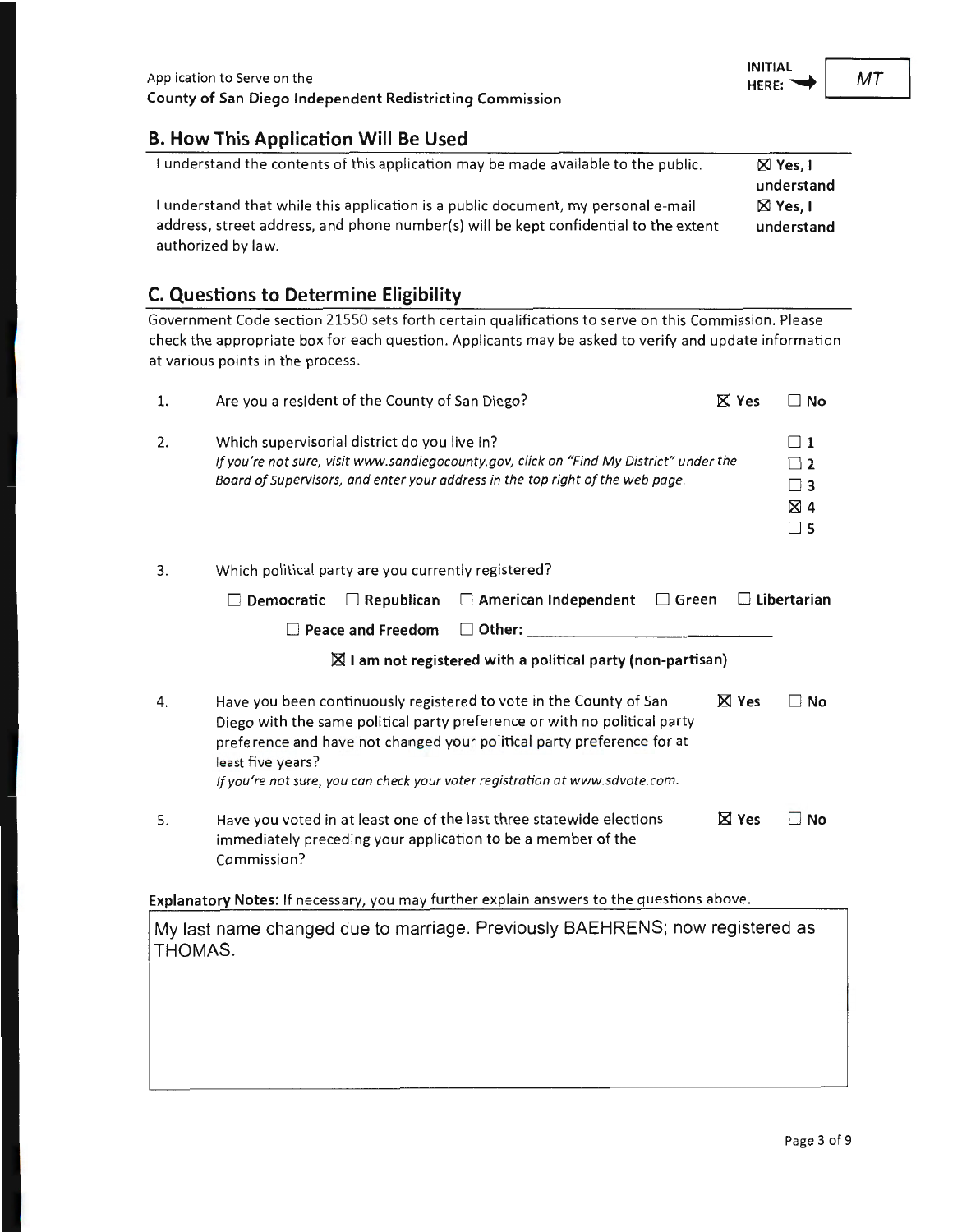| Application to Serve on the                              |
|----------------------------------------------------------|
| County of San Diego Independent Redistricting Commission |

| 6. | Within the 10 years immediately preceding the date of this application to the Commission, have<br>either you, or an immediate family member, done any of the following? For purposes of these<br>questions, immediate family members means a spouse, child, in-law, parent, or sibling.<br>You are not eligible to serve on the Commission if you answer "Yes" to any of the following: |                                                                                                                                                                                                         |               |             |
|----|-----------------------------------------------------------------------------------------------------------------------------------------------------------------------------------------------------------------------------------------------------------------------------------------------------------------------------------------------------------------------------------------|---------------------------------------------------------------------------------------------------------------------------------------------------------------------------------------------------------|---------------|-------------|
|    | a.                                                                                                                                                                                                                                                                                                                                                                                      | Been appointed to, elected to, or have been a candidate for office at the<br>local, state, or federal level representing the County of San Diego,<br>including as a member of the Board of Supervisors. | $\Box$ Yes    | <b>X</b> No |
|    | b.                                                                                                                                                                                                                                                                                                                                                                                      | Served as an employee of, or paid consultant for, an elected<br>representative at the local, state, or federal level representing the<br>County of San Diego.                                           | $\square$ Yes | <b>X</b> No |
|    | c.                                                                                                                                                                                                                                                                                                                                                                                      | Served as an employee of, or paid consultant for, a candidate for office<br>at the local, state, or federal level representing the County of San Diego.                                                 | $\Box$ Yes    | <b>X</b> No |
|    | d.                                                                                                                                                                                                                                                                                                                                                                                      | Served as an officer, employee, or paid consultant of a political party or<br>as an appointed member of a political party central committee.                                                            | $\square$ Yes | <b>X</b> No |
|    | e.                                                                                                                                                                                                                                                                                                                                                                                      | Been a registered federal, state, or local lobbyist                                                                                                                                                     | Yes           | No          |

**Explanatory Notes:** If necessary, you may further explain answers to the questions above.

N/A

L

*MT* 

**INITIAL**  HERE: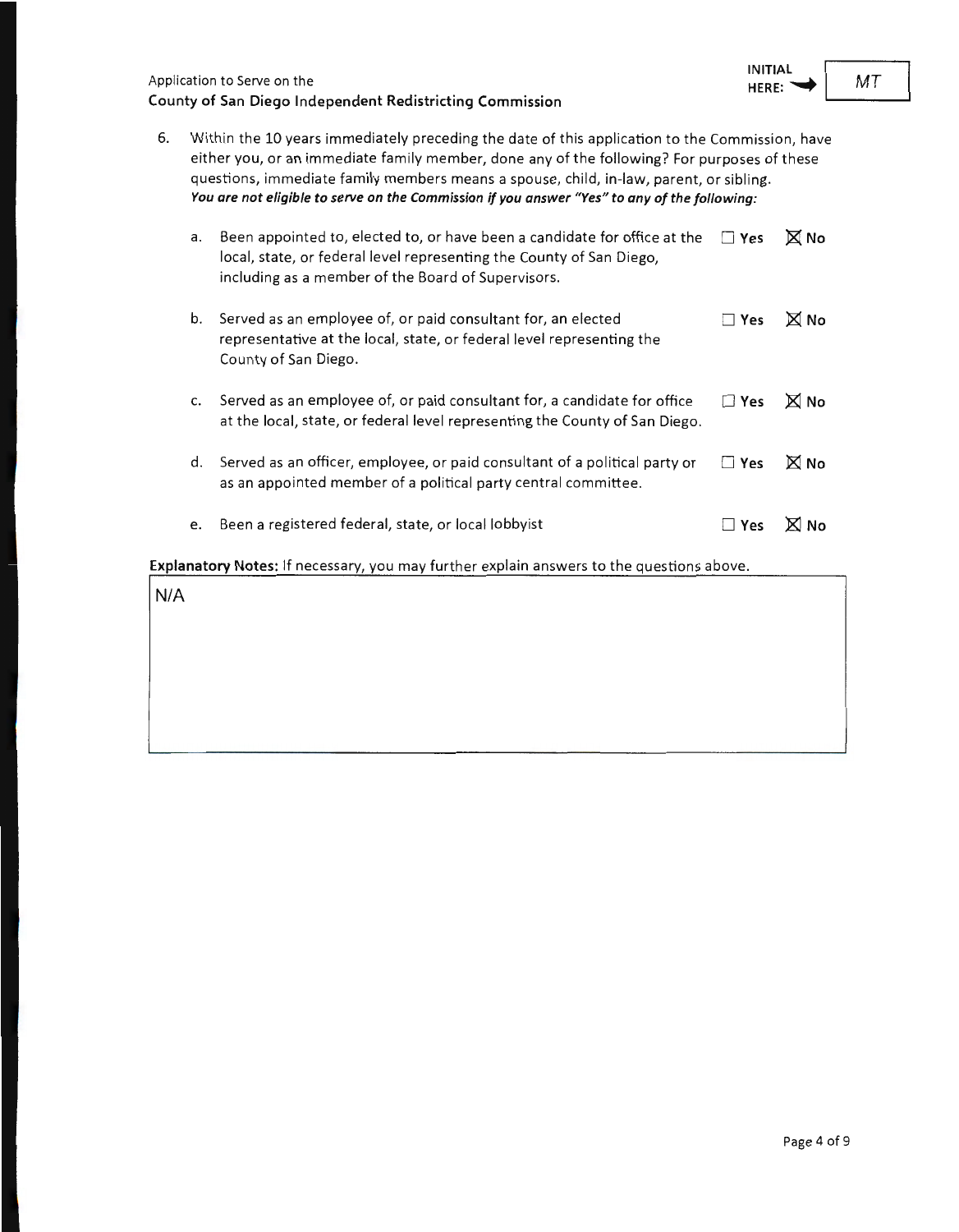

#### **D. Experience Qualifications**

State law requires candidates demonstrate experience in areas related to redistricting. Please provide responses to the following questions.

**1. What experience do you possess that demonstrates analytical skills relevant to the redistricting process and voting rights, and demonstrates your ability to comprehend and apply the applicable state and federal legal requirements?** 

Through involvement in the Census and redistricting process, I have gained an understanding of the multitude of influences and outcomes related to redistricting and voting rights including legal complexities, budget and policy, and the ways that voting and Census responses are deeply influenced by intentional and structural social and political factors like race, class, cultural norms, and community engagement efforts.

For the past two years, I worked closely with employees of the Governor's Office and State Complete Count 2020 Census Office; SANDAG, County of Imperial, and the United Way SD as the local jurisdictional and CBO grantees; local, regional, and statewide funders; and with dozens of San Diego and Imperial County community based organizations to build a diverse, well-resourced get-out-the-count infrastructure. I have done this as a funder and and complete count committee member, emphasizing resources flowing to outreach with hard to count individuals by trusted members of their community.

Through this process, I have used Census tract and block data and maps to understand needs and progress, co-developed advocacy calls for action and engaged with legislators to secure funding for our region's effort and ensure that every person is counted, one time, and in the right place. In addition, for the past year, I've worked with a statewide coalition to distribute funds and develop education for funders about redistricting and how to leverage the existing Census infrastructure. Today, as the federal government brings twists and turns to the rules and regulations surrounding Census and redistricting and the judicial system becomes involved, navigating a complex and fluid environment will be critical.

Complex analytical tools embedded in government functions are not new to me. In addition to the past two years of Census and redistricting work, I have also managed State grant funds, requiring detailed record-keeping; advocated for public policy changes at the city, County, and State levels as executive director of an environmental advocacy organization protecting water quality and now vice president of a philanthropic membership organization that advocates about social justice issues.

I completed a Bachelor of Science at Georgetown University and a Master of Business Administration (MBA) at Yale School of Management and have applied finance, policy, language, and management skills for 20 years in service to my community.

You are encouraged to limit your response to one page, however if more space is needed, you may attach an additional page.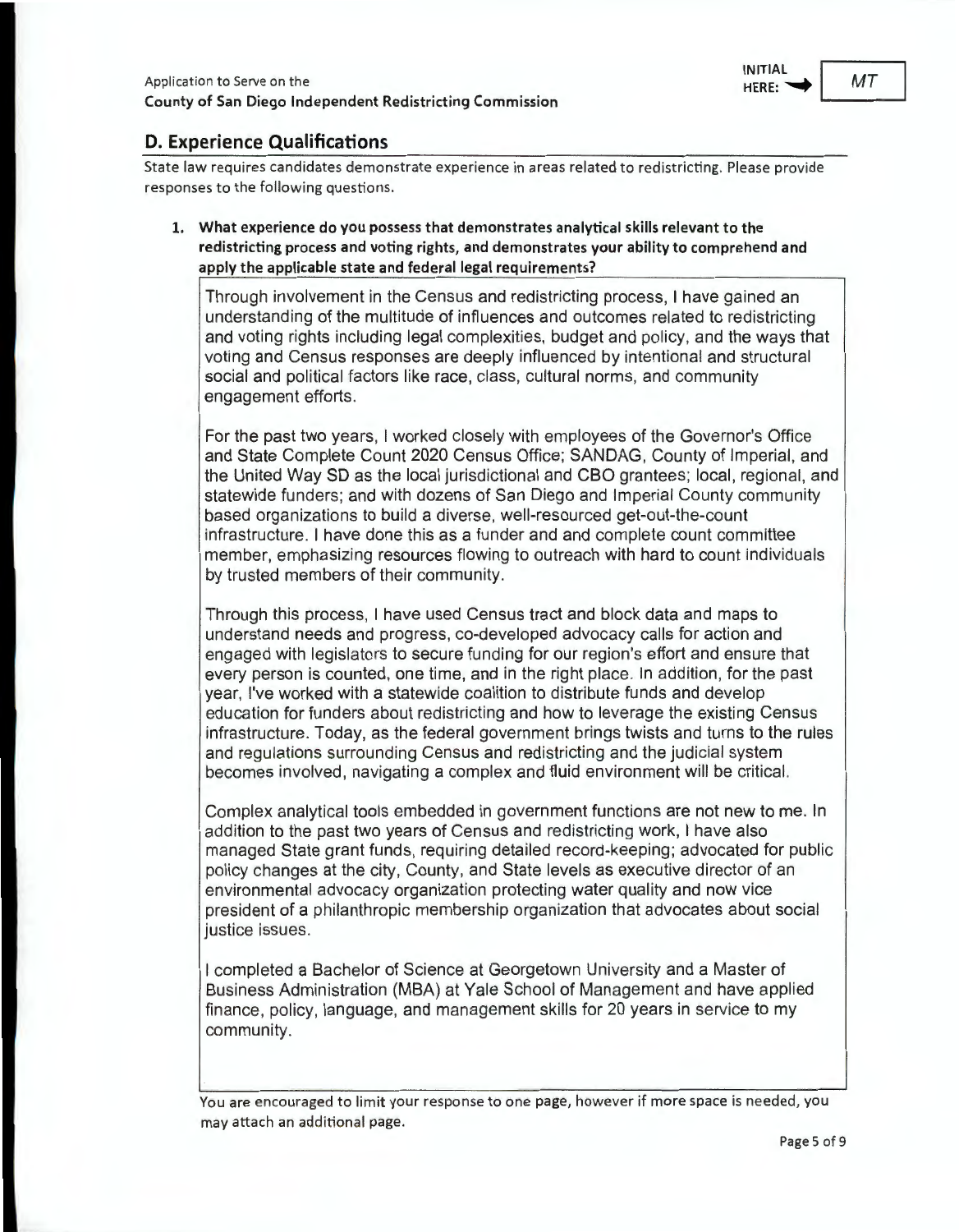

#### **2. What experience do you possess that demonstrates an ability to be impartial?**

An impartial approach to the redistricting process is imperative, but does not signify that it will be isolated or easy. In fact, to achieve impartiality, we exert ourselves to have the breadth and depth of information and understanding to make appropriate decisions. We must clear away barrier after barrier that would cause incomplete and biased information -- languages, time commitment, knowledge, connection and the many other ways that people become disenfranchised.

For the past five years I've led philanthropic grantmaking, distributing over \$4 million to community organizations in San Diego and Imperial Counties. In every case, there was more need or requests than funds available meaning that "yes" and "no" decisions had to be made. At their best, these decisions are universally understood and supported by those who receive funds, those who don't, and those observing.

I've learned many lessons throughout these processes about what can ensure that all parties feel they have been heard, that the decision was sound and impartial, and that the result represents a fair and just outcome. These include shared understanding of goals and circumstances, co-creation of solutions, and frequent clear communication. Development meaningful trust among the people making decisions and the people who are impacted through an impartial approach built on facts, dialogue, and transparency are all practices that I embrace.

You are encouraged to limit your response to one page, however if more space is needed, you may attach an additional page.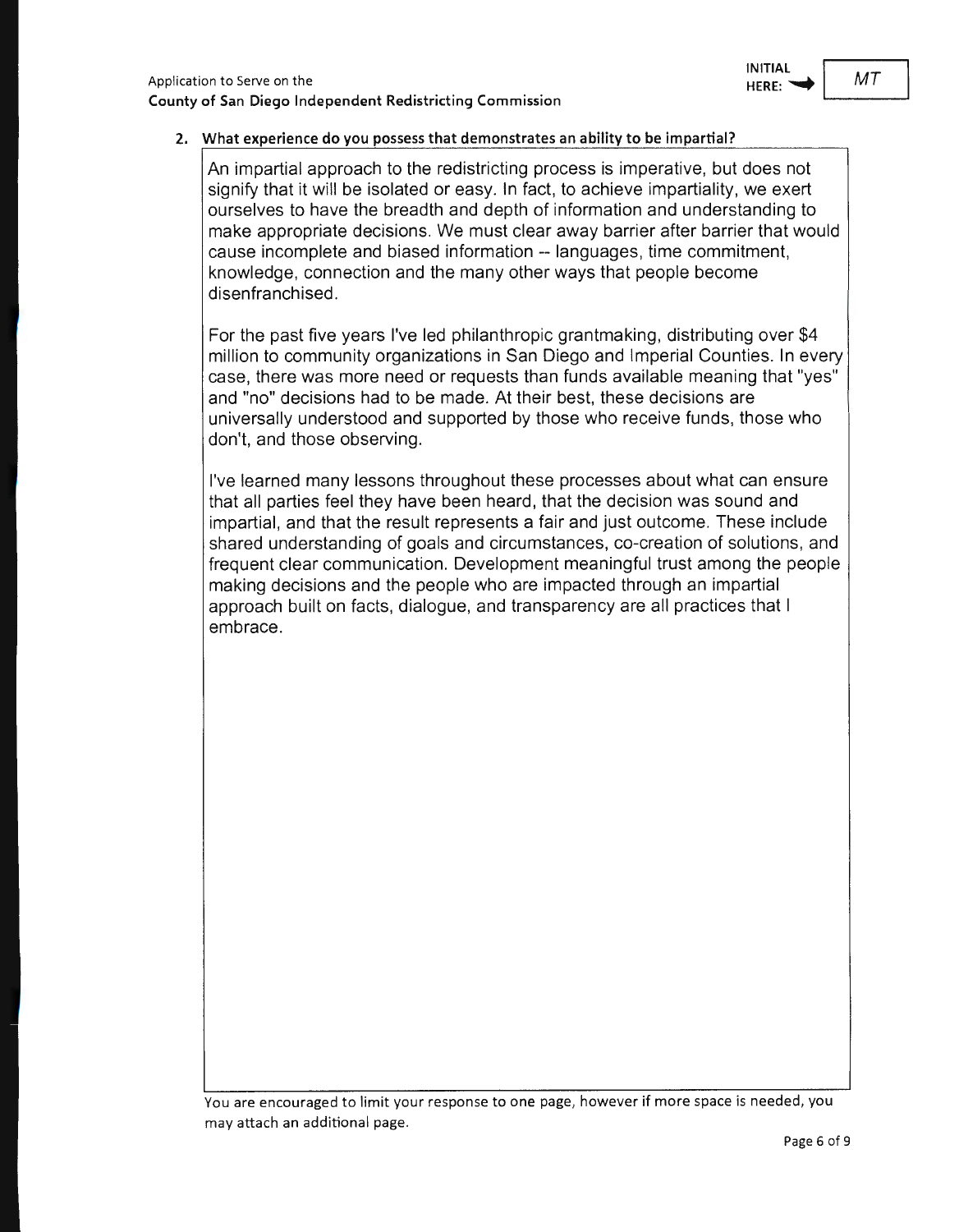

#### **3. What experience do you possess that demonstrates an appreciation for the diverse demographics and geography of the County of San Diego?**

The rich diversity of our region is the singular reason that I am enthusiastically offering myself as a candidate for the County of San Diego Independent Redistricting Commission: to help ensure that district lines are drawn in such a way that amplifies the influence of people with a multitude of identities and combat the silencing of their voice that might occur if we systemically draw them out of the electoral process.

Though I was born and raised in the County of San Diego, my understanding of its diverse demographics and geography has developed and deepened most intensely in the past ten years . I have had the immense privilege to know and learn from many people in my roles as an employee and volunteer at multiple countywide social service and policy advocacy nonprofit organizations. I have gained relationships and experiences that open my eyes not just to diversity, but the benefits when diverse groups of people have a voice in--and in fact guide--the decisions that impact all of us. Furthermore, I've come to understand the subtle and not-so-subtle ways that those voices are quieted and disenfranchised.

One example of how our region's population has come life for me is through the projects and people I have come to know in the Social Equity Collaborative Fund. Whether connecting with the Homie UP and the National Latino Research Center in San Marcos in their work with incarcerated individuals; Project New Village in Southeast for their work on food sovereignty; or the Asian Solidarity Collective on pan-Asian solidarity and rooting out anti-Blackness; I have rejoiced in the leadership and joy that our community has in it. And I've seen how our region thrives when that leadership is reflected in our public decision-making processes.

Through involvement with the 2020 Census, my appreciation for the nuances of diversity as multiplied. Each demographic characteristic of an individual is only a singular lens on their life. People in East County are all ages, races , health conditions and more. People who identify as Asian may be parents, immigrants, and of a multitude of origins and ethnic identities. The privilege and challenge of redistricting is to ensure every aspect of every person shows up on the map.

As a commissioner, I would commit my time and energy to seeking out and incorporating the input of residents in the County of San Diego to ensure that Black, Pacific Islander, or Latinx; gay, straight, or non-binary; veteran, parent, or renter; all of us have a voice for the next ten years.

You are encouraged to limit your response to one page, however if more space is needed, you may attach an additional page.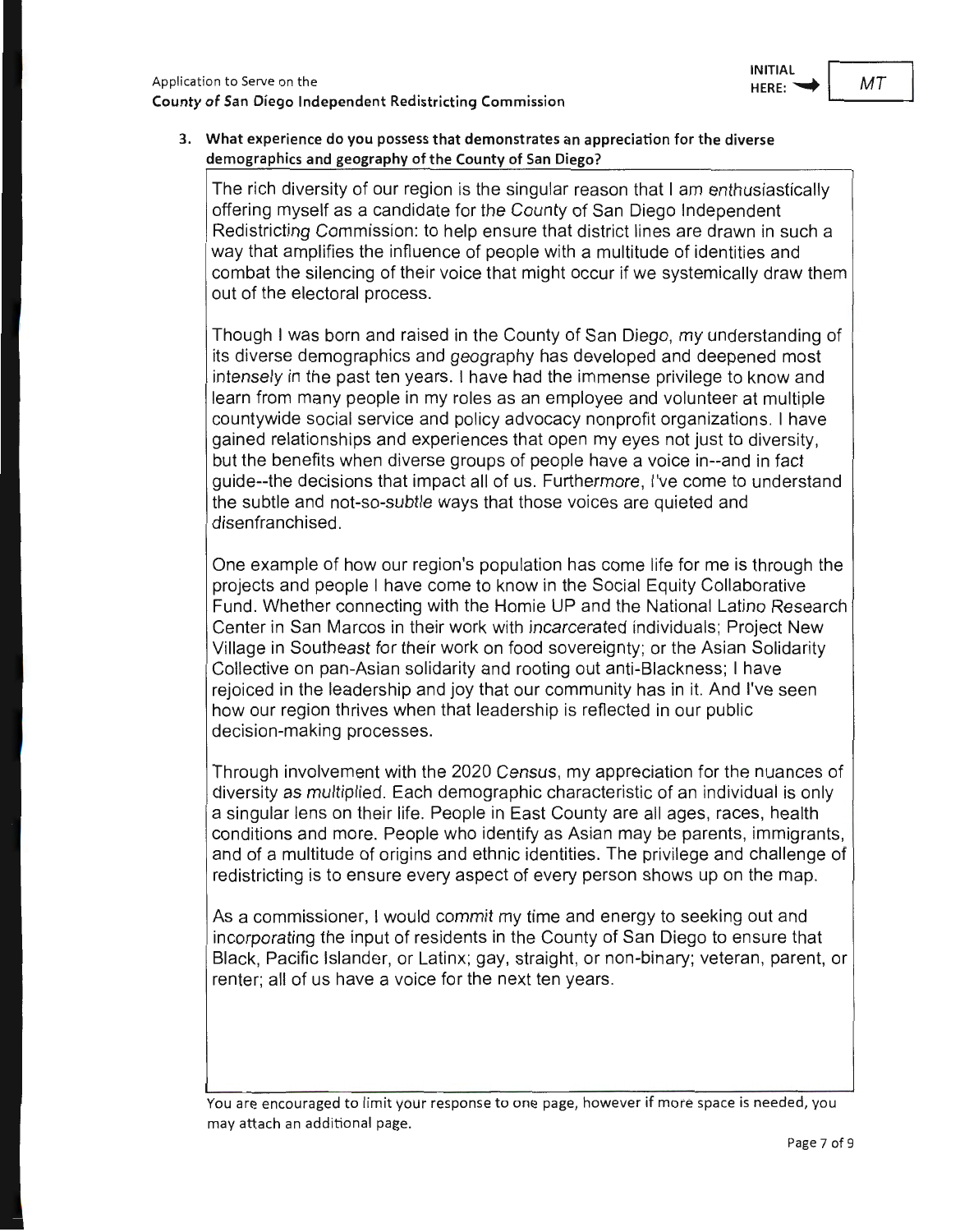**MT** 

#### **E. Demographic Information**

Providing this information is optional. You may select "decline to state" for each answer. Elections Code section 21550{g)(2) requires six of the 14 appointees, in addition to meeting minimum requirements, be chosen in a way that ensures the Commission reflects the County's diversity, including racial, ethnic, geographic, and gender diversity. However, formulas or specific ratios shall not be applied for this purpose.

- **1. Please describe your ethnic origin.** Mark one or more boxes.
	- $\Box$  BLACK/AFRICAN AMERICAN: All persons having origins in any of the original Black racial groups of Africa.
	- 0 HISPANIC/LATINO: All persons of Mexican, Puerto Rican, Cuban, Central or South American, or other Spanish culture or origin, regardless of race.
	- $\Box$  ASIAN: All persons having origins in any of the original peoples of the Far East, Southeast Asia, or the Indian subcontinent including, for example, Cambodia, China, India, Japan, Korea, Malaysia, Pakistan, the Philippine Islands, Thailand, and Vietnam.
	- $\Box$  NATIVE HAWAIIAN/OTHER PACIFIC ISLANDER: All persons having origins in any of the original peoples of Hawaii, Guam, Samoa, or other Pacific Islands.
	- $\Box$  AMERICAN INDIAN/ALASKA NATIVE: All persons having origins in any of the original peoples of North and South America (including Central America), and who maintain cultural affiliation or community recognition.
	- 00 WHITE (not of Hispanic Origin): All persons having origins in any of the original peoples of Europe, North Africa, or the Middle East.
	- $\Box$  Prefer to Self-Describe:
	- $\Box$  Decline to state
- **2. What is your date of birth?**

 $\Box$  Decline to state

- **3. Select the gender you identify as:** 
	- IXl Female
	- □ Male
	- $\square$  Non-binary
	- $\Box$  Decline to state